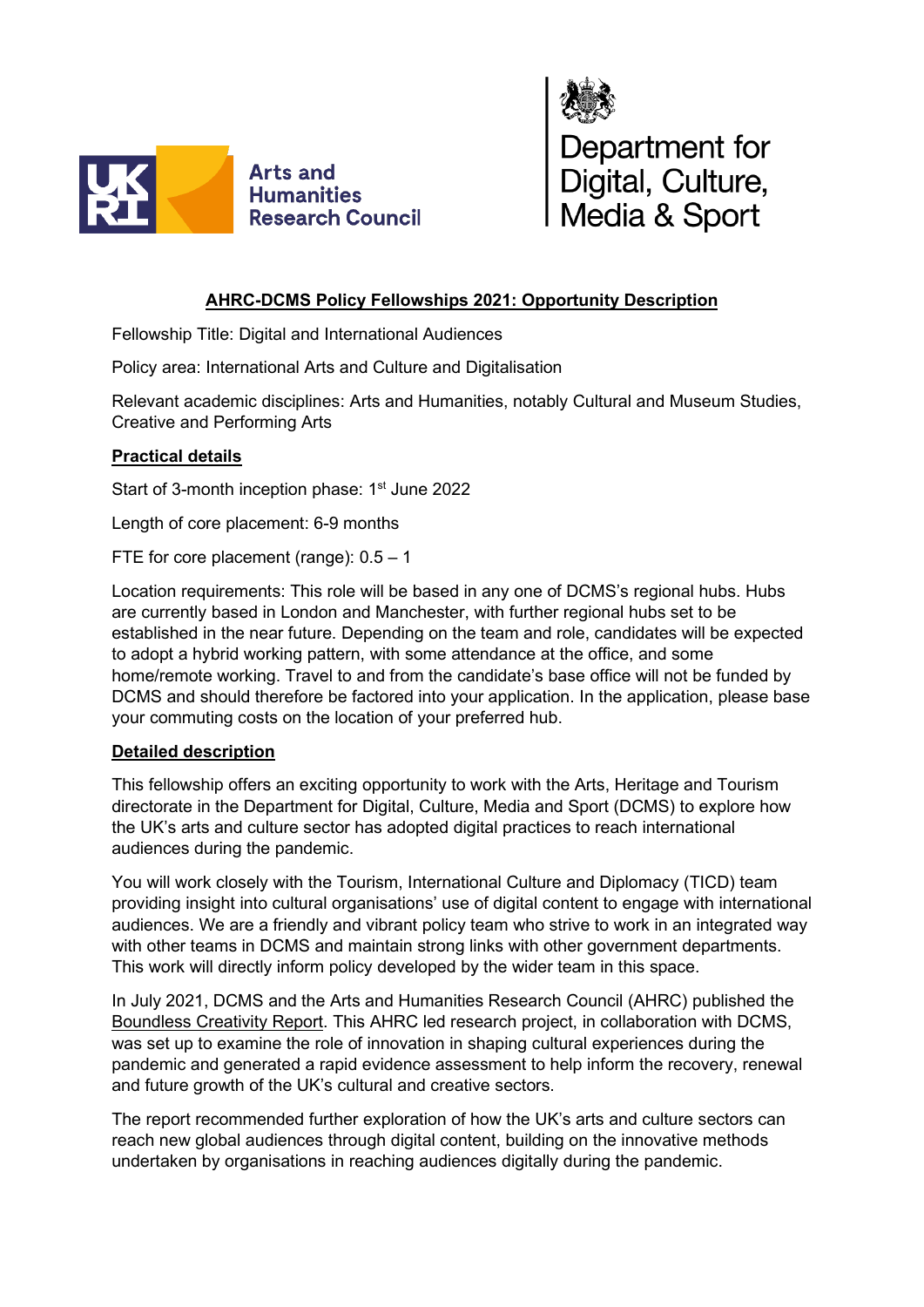This research fellowship offers an exciting opportunity to develop the evidence base on how these sectors use digital technology to engage with international audiences, to understand how this evolved over the course of the pandemic, and how the sector may seek to engage with international audiences digitally in the future.

This fellowship would seek to explore:

- How the pandemic has affected UK arts and cultural organisations' use of digital technology to engage with international audiences. Research would seek to explore the impact digitalisation has had on revenue generation and diversification of income, sector resilience, audience engagement and enrichment, and artistic development.
- How impactful this change is likely to be on the UK arts and culture sectors in the future, and their international outreach and engagement. For example, research could seek to explore the longevity of the impacts listed above, and whether these have resulted in structural changes to the way culture is produced or consumed in the sector.
- How the audience for international digital content has developed during the pandemic, and how this might change in the future. For example, research might seek to develop our understanding of the demographics of international digital audiences through age, or location (both nationally and internationally).
- The benefits to UK organisations and wider impacts of engaging digitally with international audiences.
- The barriers preventing UK arts and cultural organisations from digitally engaging with international audiences.
- What impact digital engagement has on collaboration across sectors and disciplines, and with other countries, and how this benefits UK organisations.
- What impact digital engagement has had or may have on the environmental impact of international work.

The researcher would produce:

- A policy implications research paper, summarising the research and any evidence base established. The research paper would include policy recommendations for the policy area and identify areas where more evidence may be needed to support policy development.
- An online roundtable of relevant stakeholders

The role would primarily focus on the arts and cultural sectors, including, Theatre, Dance, Music (including classical music), Performing Arts, Visual Arts, and Museums.

## **Person specification**

Applications will be assessed against the following opportunity-specific requirements in addition to the generic eligibility and call criteria.

#### **Essential skills and expertise:**

- Be able to work effectively at pace to deliver expected outcomes, including working as part of a team on shared goals
- Excellent written and verbal communication skills, with the ability to translate complex information into meaningful narrative that is accessible to a non-academic audience.
- Excellent stakeholder engagement and collaboration skills
- Insight into working in a governmental policy context
- The ability to design and lead on knowledge exchange activity between research, policy and funder communities.
- Working experience of conducting qualitative and quantitative research
- Experience working with colleagues from different specialisms, professions, or